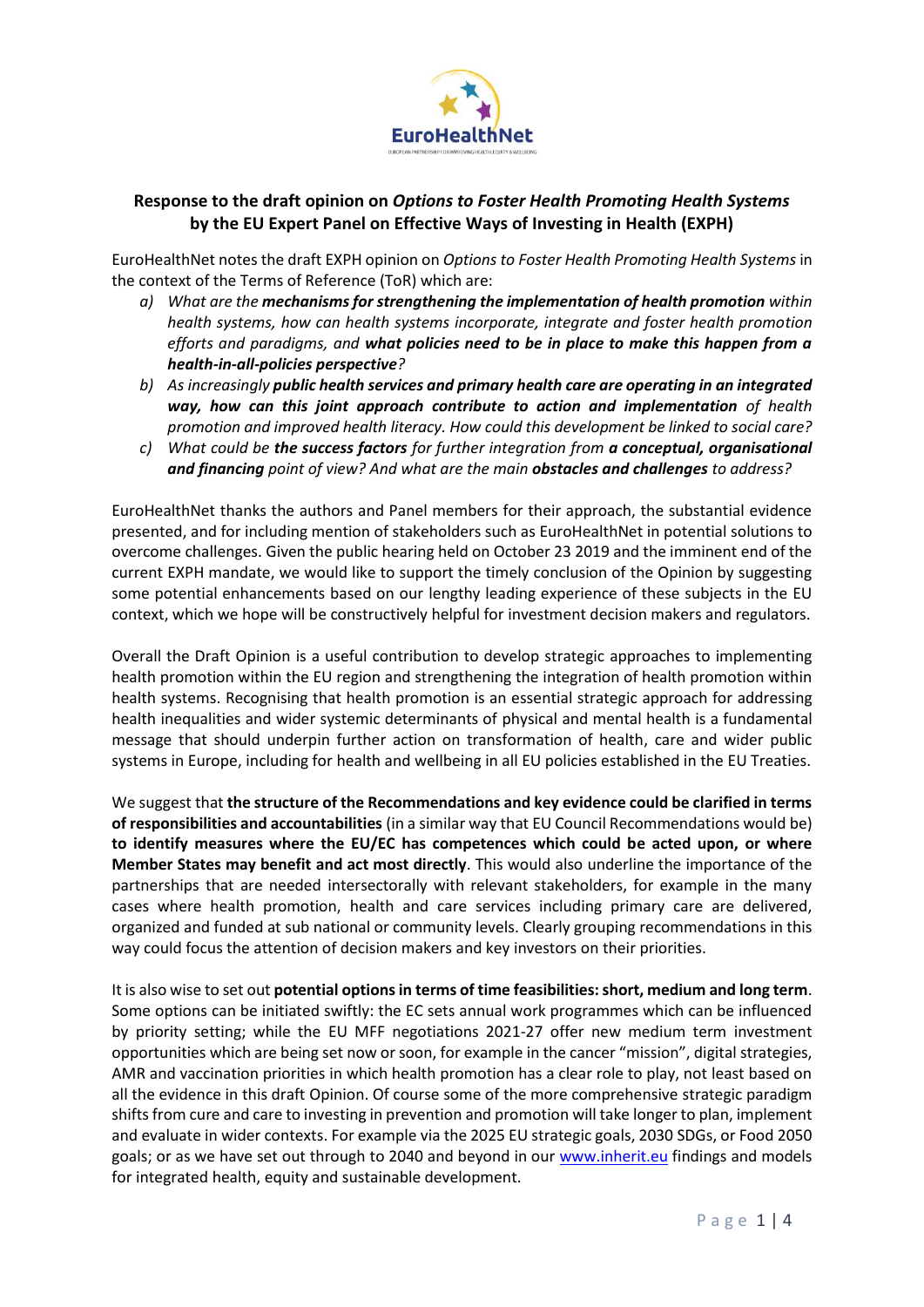

This rapid response is in line with our *REJUVENATE Framework for Health Promotion Action to achieve*  the Agenda2030<sup>1</sup>, agreed by our national partners and experts with responsibilities for health promotion on the ground in EU Member States, in the context of updating and proactively taking forward health promotion competences and approaches for the coming decade.

It is also based around our recently launched "*Financing Health Promoting Services*" Guide and an online interactive information tool (upcoming)<sup>2</sup>, produced with inputs from the WHO Europe Coalition of Partners for strengthening Public Health Services. These highlight how to overcome existing gaps in investment in health promoting services by providing concrete examples of how such investment can be mobilised.

This can both show the wide potential scope and reach of health promotion across barriers and enablers (envisioned in REJUVENATE), while showing how specific investment and planning measures can be taken towards those concepts and visions of reorientation of systems into health promoting systems (as in the Guide).

## **Therefore, EuroHealthNet suggests that several important points should be addressed and further strengthened in the Opinion:**

- *1. Need for a clearer definition or clarification of what is meant by health promoting health systems, services, and workforce implications*: Given the EXPH ToR we regard this as particularly important, also in view of the recent Opinion on task shifting. The definition should feature early in the Opinion to set the bases for further arguments. Thus, we appreciate the analysis of barriers from Page 43 of the draft Opinion but commend further clarification of what "*health promoting health services*" can mean in a rapidly transforming world. This might include:
- **Health promotion services** directly sited from system centres such as acute and primary care;
- **Health services promoting health and wellbeing** including food, mobility, (green) environments;
- Wider health resources and workforces linking with education, housing, work systems etc.
- *2. Include a stronger focus on digital transformation and digital health literacy:* In the context of rapidly changing environments for health systems and delivery of care, this represents a game changing opportunity for reorientation of outdated and unfit systems towards health promoting models. But it is also a clear and present threat if transformations, including safe data spaces, ehealth and m-health options are not well configured. They need direct involvement from health promoters in design through evaluation cycles and digital health literacy as a fundamental prerequisite while upholding principles of equity and quality. **We agree with the draft Opinion that "***the place of digital tools for health promotion in primary care has to be assessed carefully***", but insufficient attention is addressed to how digital operators are already changing the way health systems are run and how health promotion and care are co-created and delivered across populations**. In doing so, we urge a critical and precautionary approach towards digitally-delivered 'lifestyle' interventions with questionable impacts on equity and effectiveness. Ensuring for fair distribution of opportunities, health and social wellbeing outcomes across social gradients should be central to design and implementation of new digital modalities within health systems, including in areas considered health-promoting. EuroHealthNet recommends urgent investments in digital health literacy as part of a strategic approach to improving health literacy and digital skills of

<sup>1</sup> [https://eurohealthnet.eu/publication/rejuvenate-eurohealthnet%E2%80%99s-call-health-promotion-more](https://eurohealthnet.eu/publication/rejuvenate-eurohealthnet%E2%80%99s-call-health-promotion-more-social-and-sustainable-society)[social-and-sustainable-society](https://eurohealthnet.eu/publication/rejuvenate-eurohealthnet%E2%80%99s-call-health-promotion-more-social-and-sustainable-society)

<sup>2</sup> <https://eurohealthnet.eu/publication/financing-health-promoting-services-information-guide>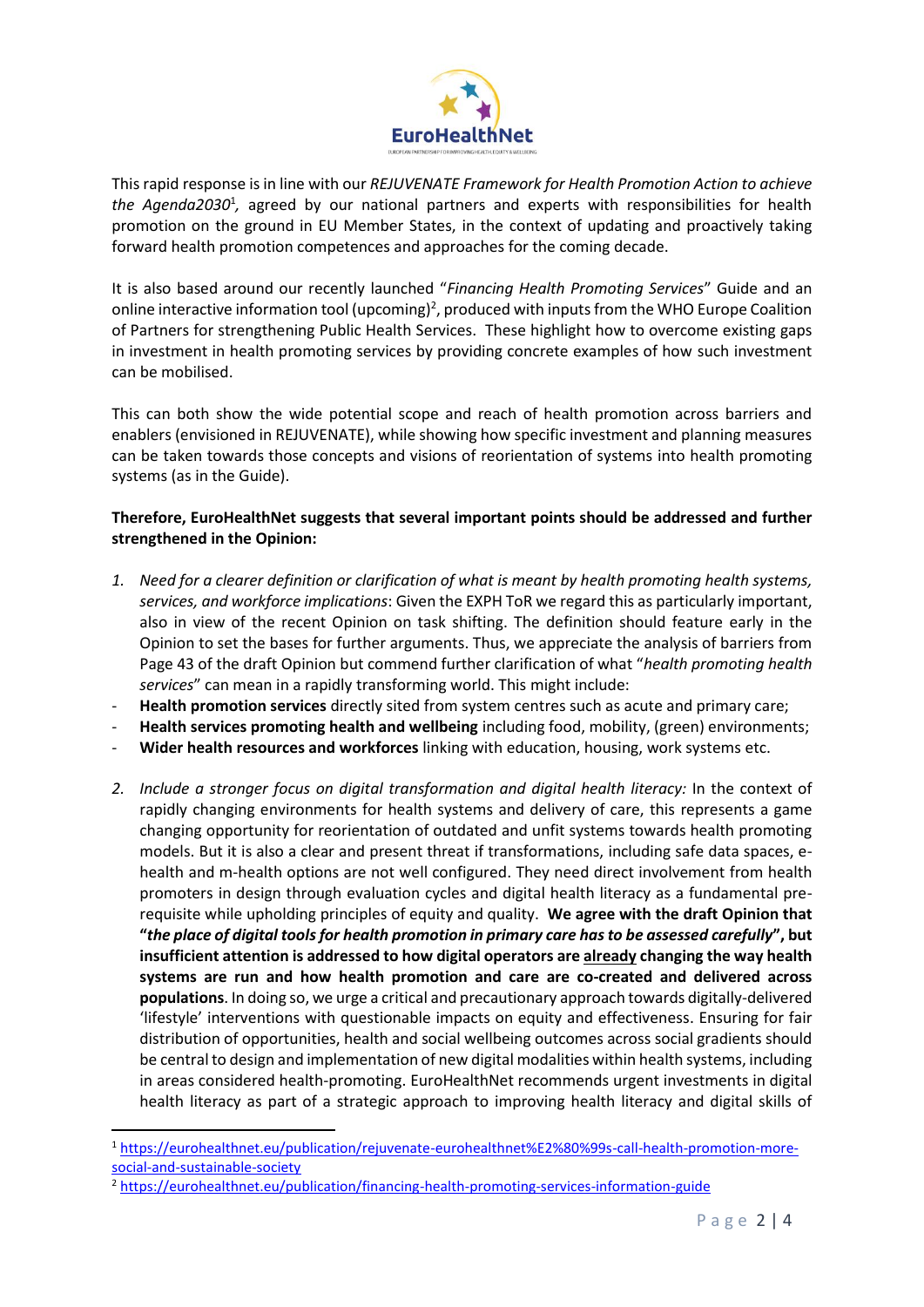

Europeans, as outlined in our recent *Policy Precis* on this subject<sup>3</sup>.

- *3. Consider the underpinning macro-economic perspective in achieving health promoting health systems:* The wider macro-economic policy arena in which health systems reforms in the EU Member States take place need to be more strongly elaborated as a fundamental for successful investments in health promotion. **Beyond referring to the UN Agenda 2030, structural reforms and EU funds directly linked to the European Semester and the implementation of the European Pillar of Social Rights can offer solid investment opportunities to foster health promoting health systems in Europe, while recognising sub national needs and capacities**. The EC has a key role which could be enhanced in the short to medium term via the EU Structural Reform Support Service and relevant EC DGs, offering capacity building and other resources, while the *InvestEU* Programme is a major new opportunity for public-private partnership and infrastructures including primary care centres which integrate community health, promotion and prevention, *inter alia*. **This is not only about better "advocacy", although that is possible as we have urged: it is about more systematic engagement, new competences and perspectives and use of innovative 'health in all policies' approaches based on understanding common priorities**.
- *4. Need for timely evidence and impact assessments as part of policymaking cycles across sectors:* There are plenty of health promoting policies, strategies and mechanisms already available at EU and national levels. EuroHealthNet calls for smarter evidence, including health (equity) impacts assessments and learning from other sectors to be harnessed via EU research, ESIF and other relevant EU programmes. This will further advance advocacy and detailed evidence-informed policy options for health and wellbeing. **The draft Opinion should elaborate on the importance of interdisciplinary and new strategies able to monitor positive indicators of health and wellbeing across sectors and social gradients, cost-benefits, cost-effectiveness and return on investment of health promoting health systems and 'upstream' measures related to the determinants of health.** Data and sources linking health and wellbeing to living and working conditions, poverty reduction and social inclusion efforts, social protection and social investments, work-life balance, quality and integrated early childhood education and care, environmental protection, sustainable and healthy foods production and consumption etc are crucial. Further capacity to use adequate indicators and to measure health equity impacts, and support to interdisciplinary collaboration will be needed both at policymaking and public health professional levels.
- *5. Ensure capacity building in human resources, institutional structures and processes for health promotion:* Mainstreaming of delivery of health promotion within and going beyond the borders of the current and future health systems calls for **re-development of organisational capacity, a dedicated health and wider workforce with a clear mandate for action**. EuroHealthNet's General Council has issued a statement calling for health professionals to take a more prominent role in addressing health equity within health promoting health systems<sup>4</sup>.
- *6. Highlight the importance of sustained multi-level partnerships for health promotion:* we are pleased that EuroHealthNet is explicitly mentioned along with others. However, more attention could be given to innovative aspects of partnerships which need sustainable funding opportunities beyond single finite projects or stand-alone initiatives. As an example, EuroHealthNet has worked

<sup>3</sup> [https://eurohealthnet.eu/publication/digital-health-literacy-how-new-skills-can-help-improve-health-equity](https://eurohealthnet.eu/publication/digital-health-literacy-how-new-skills-can-help-improve-health-equity-and-sustainability)[and-sustainability](https://eurohealthnet.eu/publication/digital-health-literacy-how-new-skills-can-help-improve-health-equity-and-sustainability)

<sup>4</sup> <https://eurohealthnet.eu/media/news-releases/what-role-health-professionals-address-health-inequalities>